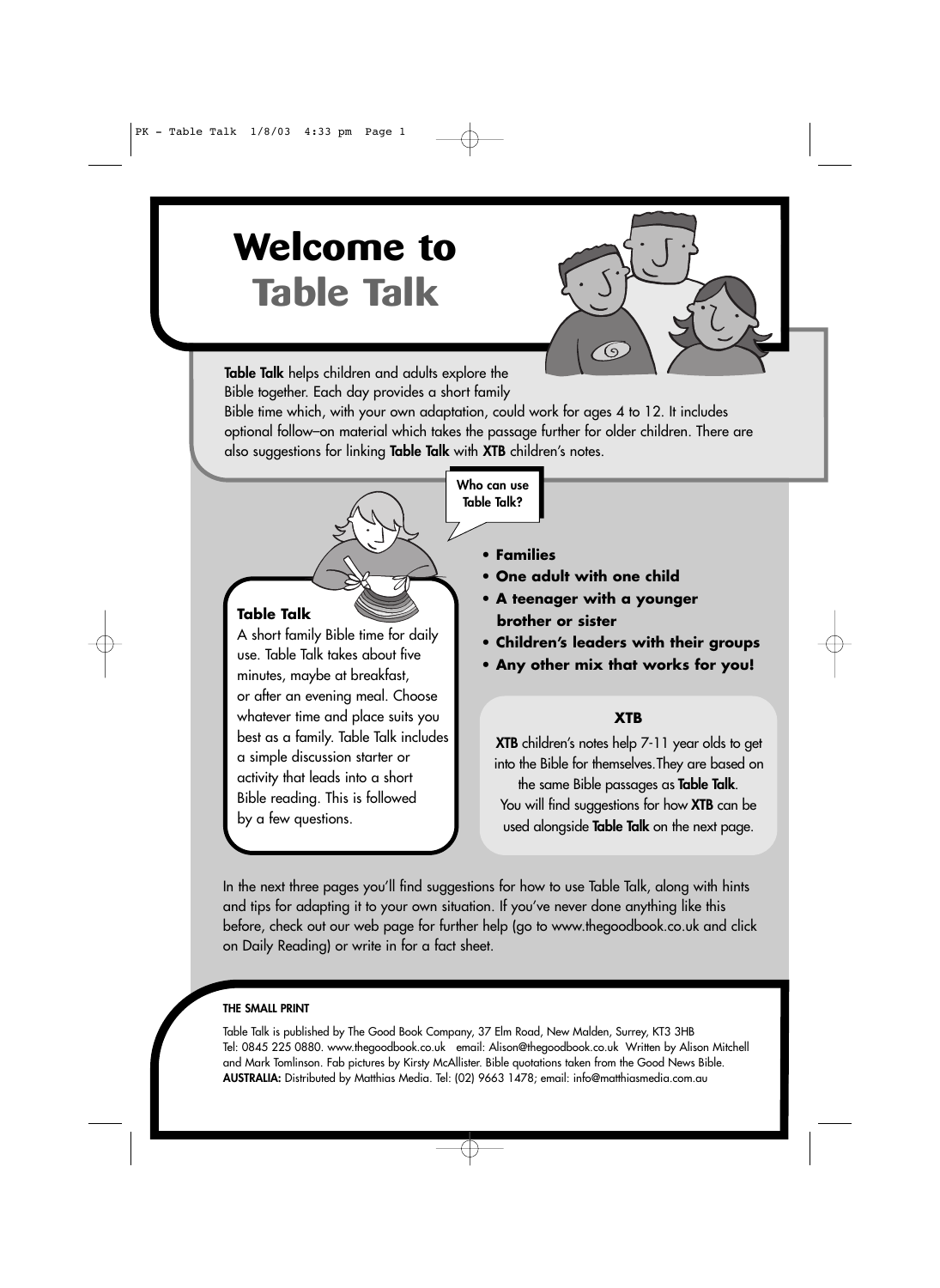# **HOW TO USE Table Talk**



How you use it depends on what works for you. We have included 65 full days of material in this issue, plus some more low-key suggestions for another 26 days (at the back of the book). We would like to encourage you to work at establishing a pattern of family reading. The first two weeks are the hardest!

Table Talk is designed to last for up to three months.

**Table Talk** is based on the same Bible passages as XTB, but usually only asks for two or three verses to be read out loud. The full XTB passage is listed at



This is the main point you should be trying to convey. Don't read this out—it often gives away the end of the story!

the top of each Table Talk page. If you are using Table Talk with older children, read the full XTB passage rather than the shorter version.

The main part of **Table Talk** is designed to be suitable for younger children. **Building Up** includes more difficult questions designed for older children, or those with more Bible knowledge.

As far as possible, if your children are old enough to read the Bible verses for themselves, encourage them to find the answers in the passage and to tell you which verse the answer is in. This will help them to get used to handling the Bible for themselves.

• The **Building Up** section is optional. It is designed to build on the passage studied in Table Talk (and XTB). Building Up includes some additional questions which reinforce the main teaching point, apply the teaching more directly, or follow up any difficult issues raised by the passage.

### **Linking with XTB**

The XTB children's notes are based on the same passages as Table Talk. There are a number of ways in which you can link the two together:

- Children do XTB on their own. Parents then follow these up later (see suggestions below).
- A child and adult work through XTB together.
- A family uses Table Talk together at breakfast. Older children then use XTB on their own later.
- You use Table Talk on its own, with no link to XTB.



### **FOLLOWING UP XTB**

If your child uses XTB on their own it can be helpful to ask them later to show you (or tell you) what they've done. Some useful starter questions are:

- Can you tell me what the reading was about?
- Is there anything you didn't understand or want to ask about?
- Did anything surprise you in the reading? Was there anything that would have surprised the people who first saw it or read about it?
- What did you learn about God, Jesus or the Holy Spirit?
- Is there anything you're going to do as a result of reading this passage?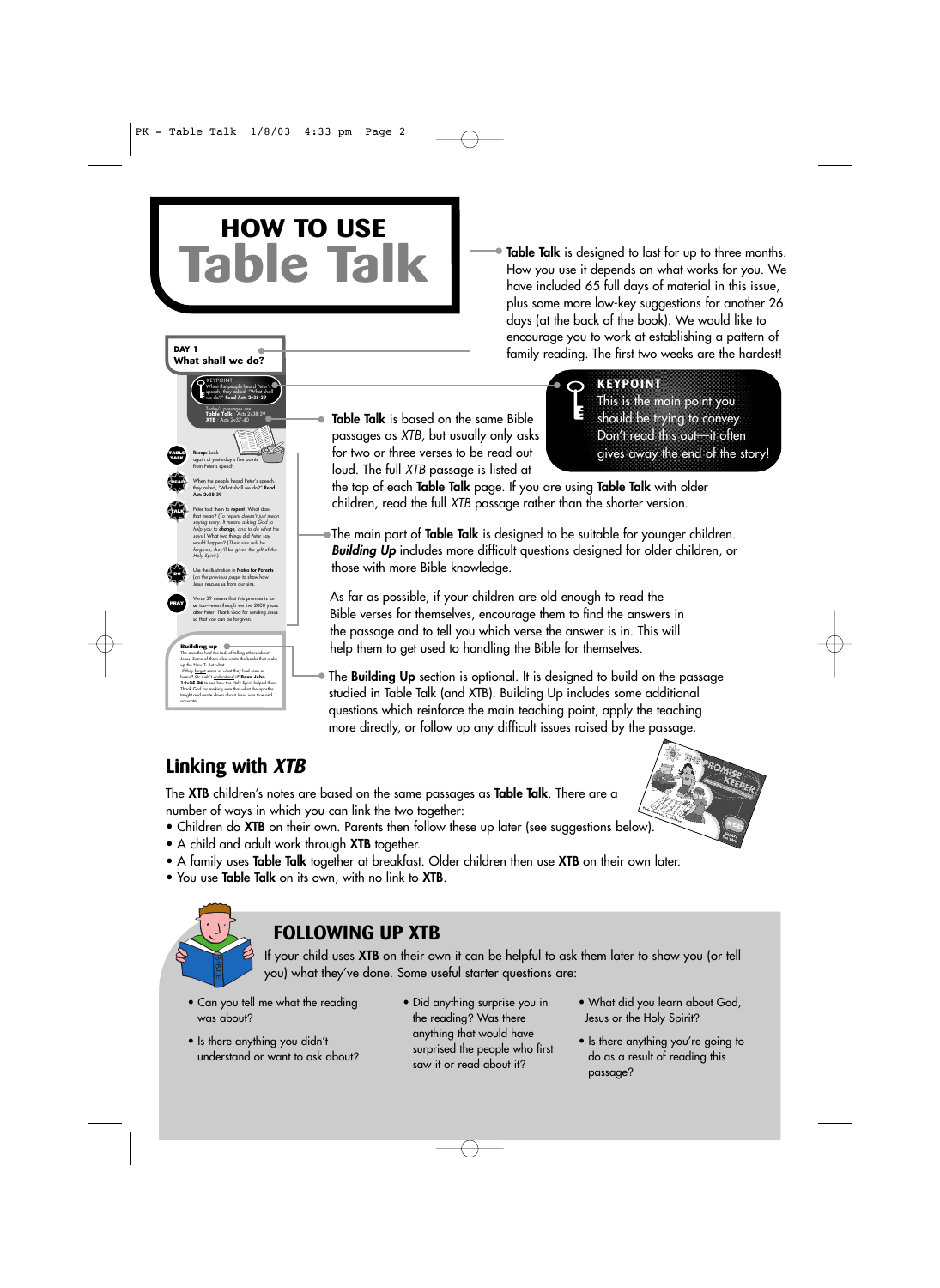Table Talk is deliberately not too ambitious. Most families find it quite hard to set up a regular pattern of reading the Bible together—and when they do meet, time is often short. So **Table Talk** is designed to be quick and easy to use, needing little in the way of extra materials, apart from pen and paper now and then.

#### **BUT!!**

Most families have special times when they can be more ambitious, or do have some extra time available. Here are some suggestions for how you can use Table Talk as the basis for a special family adventure...



#### **PICNIC**

Take Table Talk with you on a family picnic. Thank God for His beautiful Creation.

#### **WALK**

 $\overline{\mathcal{O}}$   $\overline{\mathcal{O}}$   $\overline{\mathcal{O}}$  Go for a walk together. Stop somewhere with a good view and read Genesis 1v1—2v4.

#### **GETTING TOGETHER**

Invite another family for a meal, and to read the Bible together. The children could make a poster based on the passage.

#### **MUSEUM**

Visit a museum to see a display from Bible times. Use it to remind yourselves that the Bible tells us about real people and real history.

### **HOLIDAYS**

Set aside a special time each day while on holiday. Choose some unusual places to read the Bible together—on the beach, up a mountain, in a boat... Take some photos to put on your Table Talk display when you get back from holiday.

You could try one of the special holiday editions of XTB and Table Talk—Christmas Unpacked, Easter Unscrambled and Summer Signposts.

# **Have an adventure!**

#### **FOOD!**

Eat some food linked with the passage you are studying. For example Manna (biscuits made with honey, Exodus 16v31), Unleavened bread or





Honeycomb (Matthew 3v4 but don't try the locusts!)

#### **DISPLAY AREA**

We find it easier to remember and understand what we learn when we have something to look at. Make a Table Talk display area, for pictures, Bible verses and prayers. Add to it regularly.

#### **VIDEO**

A wide range of Bible videos are available—from simple cartoon stories, to whole Gospels filmed with real life actors. (Your local Christian bookshop should have a range.) Choose one that ties in with the passages you are reading together. Note: Use the video in addition to the Bible passage, not instead of it!

#### **PRAYER DIARY**

As a special project, make a family prayer diary. Use it to keep a note of things you pray for—and the answers God gives you. This can be a tremendous help to children (and parents!) to learn to trust God in prayer as we see how He answers over time



Go on—try it!

#### **DRAMA OR PUPPETS**

Take time to dramatise a Bible story. Maybe act it out (with costumes if possible) or make some simple puppets to retell the story.

Enough of the introduction, let's get going...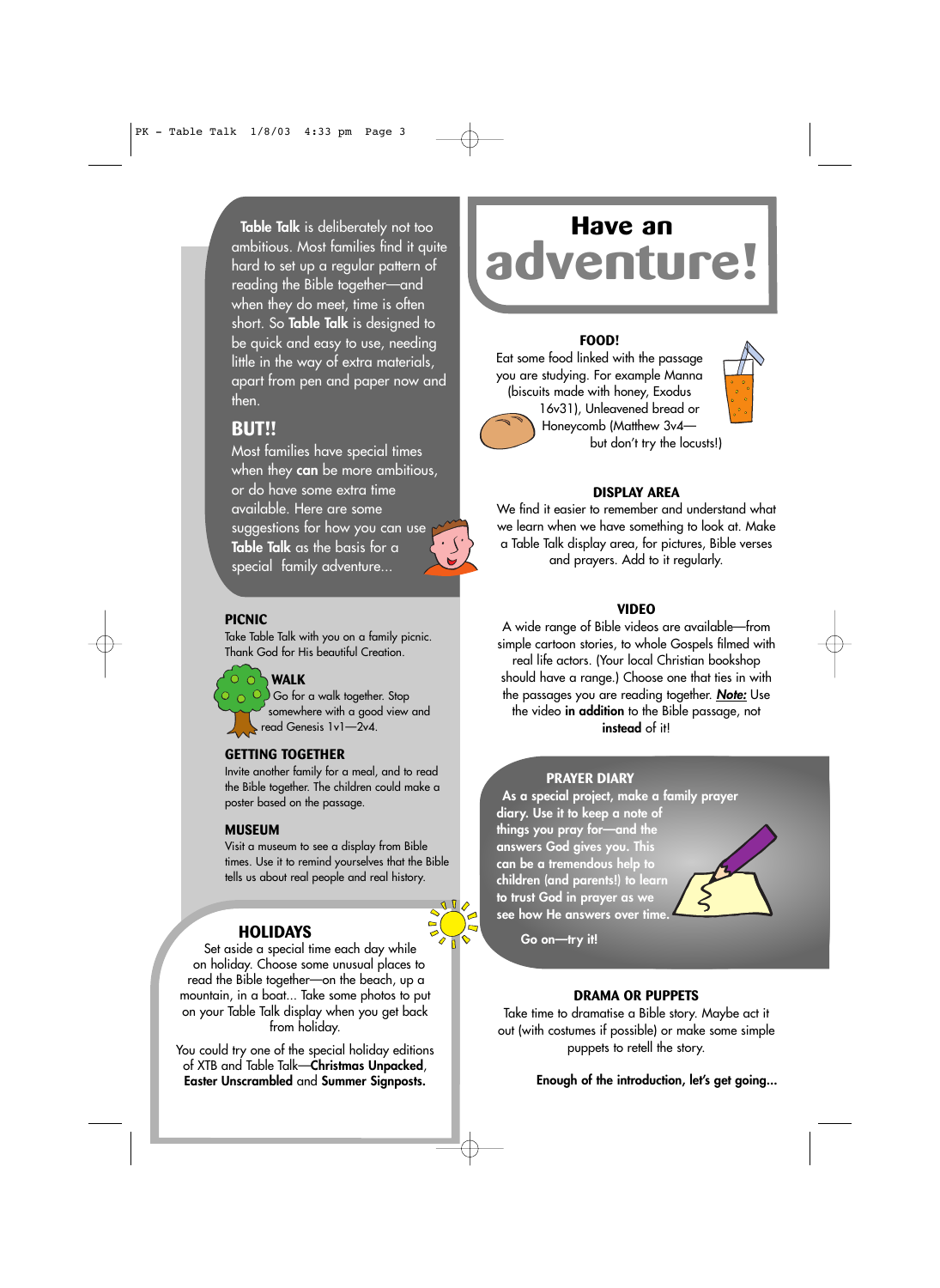### **DAYS 36-50 Notes for Parents**

#### **EXPLORING EPHESIANS**

Over the next 15 days, we are taking a look at Paul's letter to the Christians in Ephesus. When we write letters today, they tend to be much shorter than



this one. In Paul's time, there were no telephones, or email and even the transport was very different from today. It is probably true to say that letters were sent less often, but were longer. They would have been delivered by hand and taken a long time to arrive.

When Paul wrote a letter to his friends or a specific church, he always had a purpose in mind. It may have been to:

- Encourage them
- Put them right about something
- Discipline them (correct and train them)
- Warn them
- Teach them something specific about Jesus or God
- Remind them about something important

His letters often included several of these.

Paul's letter to the **Ephesians** contains many very big ideas, which could get you a bit 'bogged' down. It is very important that you concentrate on some of the overall themes of the letter, rather than every bit of detail. Don't be distracted.

In this series we are going to look at the first half of Ephesians, chapters 1-3. They help us to see the importance of unity in the church through what Jesus has done on the cross. Paul explains what God has done through Jesus in bringing together Jews and Gentiles (non-Jews) in His church, for His praise and glory.

#### **EPHESUS FACT FILE**

This city was the most important one in the region (now known as Turkey). It was a harbour and the centre of the major, thriving, trade route. The city was made up of a diverse group of people from all over the region.

Look at an atlas and find Izmir (Smyrna) in Turkey. The ruins of Ephesus are near here.

**DAY 36 1,2,3, Go!**



Paul wants to tell others about what Jesus has given to those who believe in Him.

Today's passages are: **Table Talk:** Ephesians 1v1-3 **XTB:** Ephesians 1v1-3



**READ**

**TALK**

What kinds of post can you get? (Letters, postcards, parcels, bills, leaflets.) How does it feel

when you get post? Over the next 15 days we are looking at a letter written by Paul to a church at Ephesus. (See **Notes for Parents** to find out about it.)

When you write a letter to someone, how do you start it? How do you end it? Paul's letter is a little different. **Read Ephesians 1v1-3**

How was Paul's letter different? (v1) (Starts with who it is from; addressed to God's people.) Your Bible may say 'Saints' in v1. This means everyone who believes and trusts in Jesus. Why did Paul write letters to God's people? (Check out some reasons in Notes for Parents.)



What are some reasons why you write letters? (Encourage someone, remind them of something, thank them...) Paul was so excited about God's kindness in what Jesus had done, that he had to write about it! What does Paul say God has given us? (v3) (Every spiritual blessing that's the good things God gives us because of Jesus.) We'll find out more about exactly what those blessings are in the next few days.



Dear God, thank you for loving us so much and sending Jesus so we can be in

your family. Help us to tell others about you. Amen



#### **Building up** Read the **Ephesus Fact File** in **Notes for Parents** to find out more about Ephesus.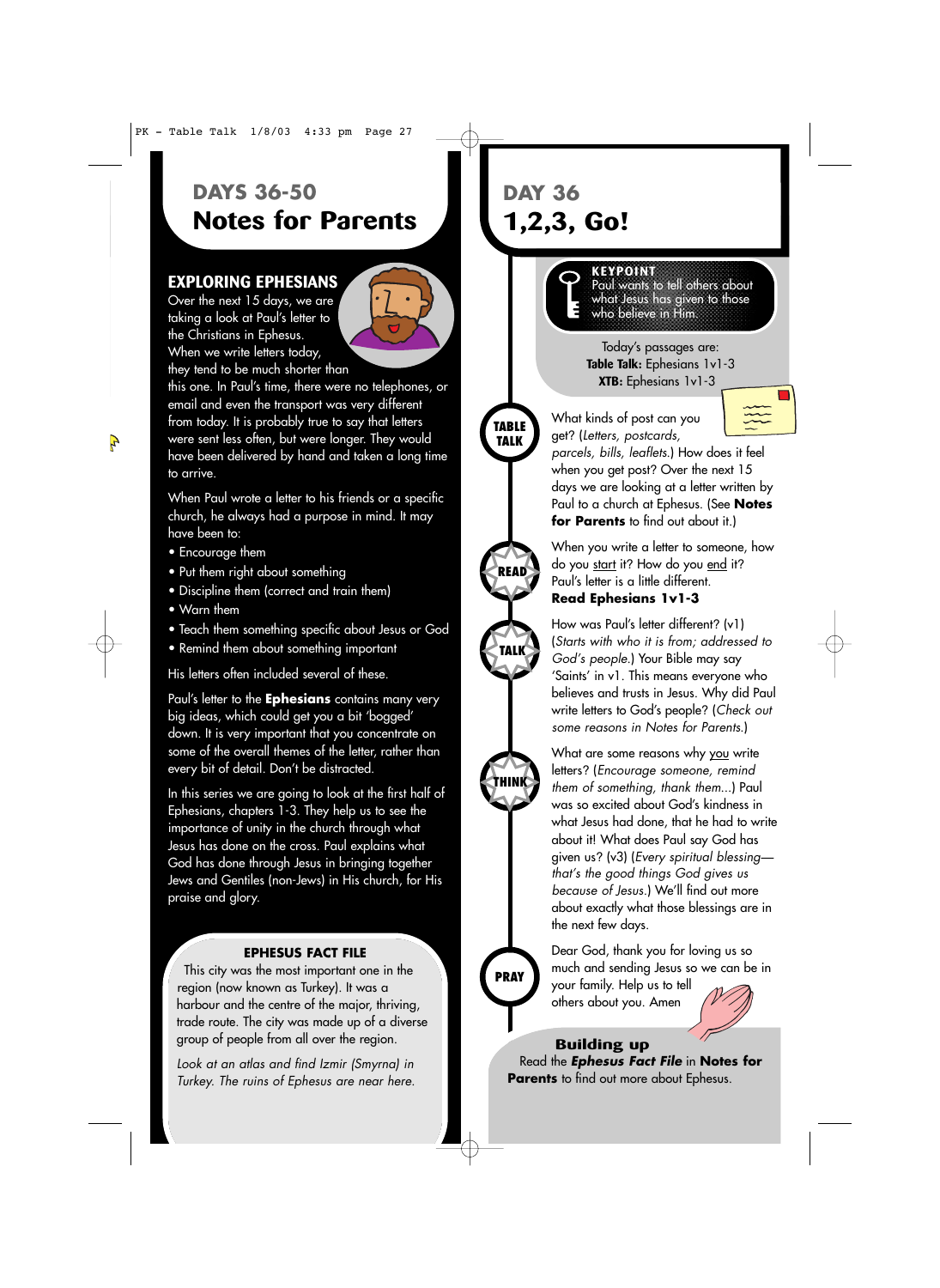### **DAY 37 Chosen children**

**KEYPOINT** God chose us to be His followers, before we were even born.

Today's passages are: **Table Talk:** Ephesians 1v4-6 **XTB:** Ephesians 1v4-6



If you could choose anyone to be your best friend, who would you choose? (It could be someone famous.) Why would you choose them? Draw a picture of them (or cut one out and stick it). Around the picture, write why you would choose them. (Keep this for Day 41.)



**TALK**

#### **Read Ephesians 1v4-6**



Who chose us and when? (v4) (God, before the world was made!) What did He choose us to be? (v4) (Holy and without fault—see **Notes for Parents**, Day 38.) What else are we? (v5) (His sons/children, through Jesus.)



Spend a minute thinking about your friends and why they are your friends. Is it because they are nice, good, kind, friendly, clever, or for other reasons?

God has NOT chosen us because we are really nice or good—but because He WANTED to!

Being God's children is one of the amazing spiritual blessings we have because of Jesus.

Dear God, you're wonderful. You've given us every spiritual blessing because of Jesus. Thank you. Amen

#### **Building up**

How do we know that God has chosen us?—because we believe in Jesus. **Read John 1v12-13**. Have you been chosen by God to be one of His children? (If you have put your trust in Jesus—you have!)

### **DAY 38 Notes for Parents**

### **GREAT NEW WORDS**

As you work through Ephesians together, you will come across some Great New Words. Below is an explanation for each, together with a symbol to help you. Understanding these words will be a big help in getting to grips with God and His great plan.

### **GRACE**

- When God gives us what we don't deserve.
- Grace is God's HUGE kindness to people who don't deserve it.
- 
- An undeserved gift. (Throughout Days 36-50)



- When God does not give us what we deserve.
- God's decision to help us and not treat us the way we deserve. (Day 44)

### **SALVATION**

• To be saved, by Jesus, through His death and resurrection. (Throughout Days 36-50)

### **HOLY (and BLAMELESS)** 100%

• To be seen as special in God's eyes, perfect and as if you had NEVER done anything wrong. (Day 37)

#### **REDEEM / REDEMPTION**

- The price to pay for someone's freedom or rescue.
- To pay for something, which used to belong to you, so you can own it again. (Day 38)

**GOSPEL**

• The good news about Jesus and what He has done.

#### **RECONCILE**



- To bring people back together again.
- To mend a relationship, which has been broken.

(Day 45)

(Day 40)

#### **REVELATION / REVEAL**

- To make sense of something.
- For God to make something understood, about Himself. (Day 41)

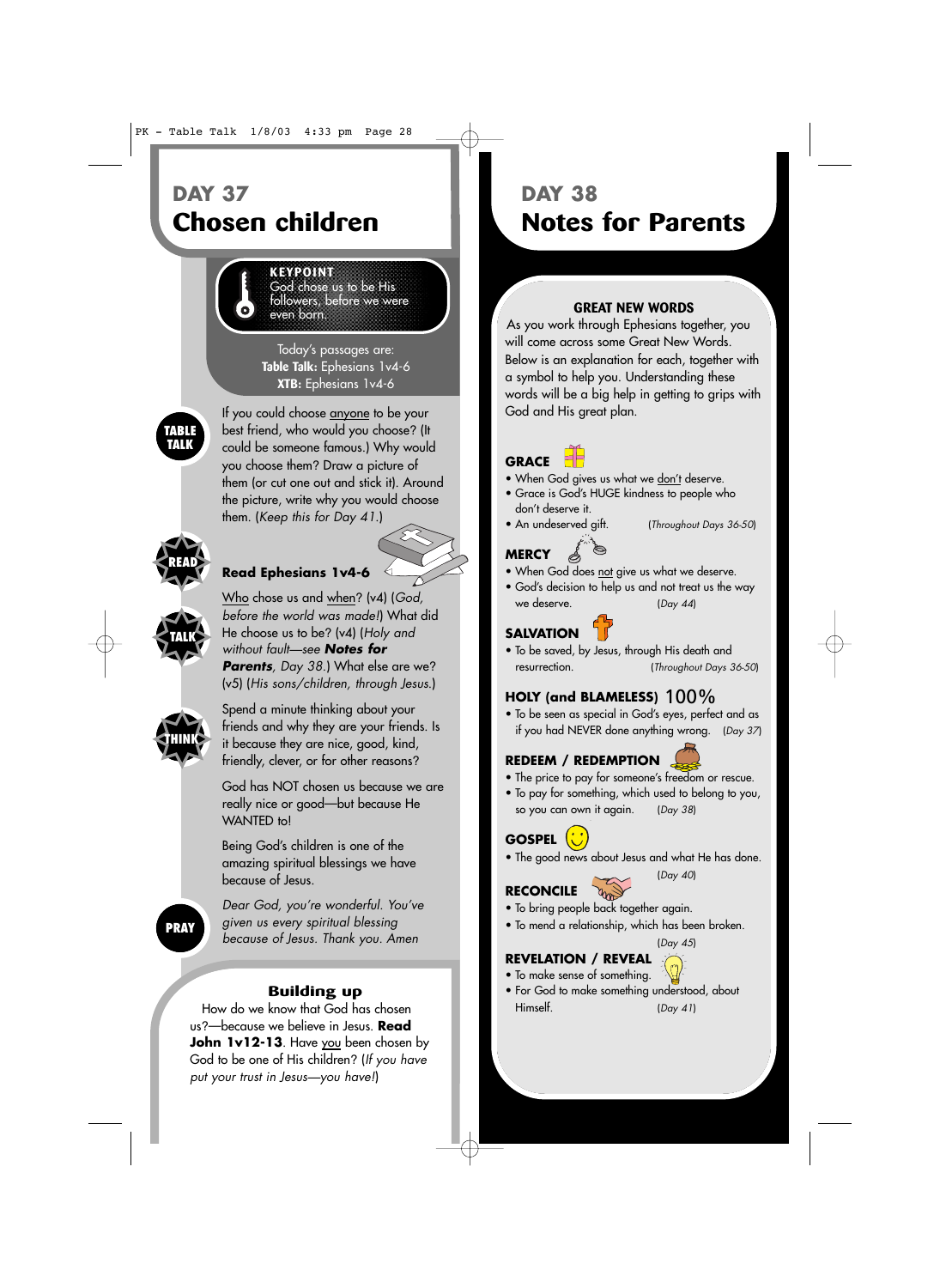### **DAY 38 Free and forgiven**



**KEYPOINT** Jesus' death on the cross was the payment needed to give us freedom and forgiveness.

Today's passages are: **Table Talk:** Ephesians 1v7-8 **XTB:** Ephesians 1v7-8



**DO**

Get two pieces of string three feet long with loops at each end. One piece for each person. Put your hands through the loops (like handcuffs) but make



sure your string comes between your partners string and his/her body so that you're connected. Now get separated without a) taking the string off or b) breaking the string!

Explain that being tied together is like being a slave. Being set free can only happen if you have the answer.

**Answer:** Take your piece of string through your partner's **loop** and over his/her **wrist**.



The answer to the game was quite easy. But God says we are trapped by sin so that we are separated from God. This is like being a **slave**. **Read Ephesians 1v7-8** to see how we can be set free.

Use **Notes for Parents** to check the



meaning of another great word— **Redemption**. What was the price for us to be set free? (v7) (Jesus' sacrificial death—this means His death on the cross). Just like the game, we can't work out how to get free of sin. We can't free ourselves. But **God** has done it for us.

**PRAY**

Paul loves to praise God for the things He has done. It's a good pattern to follow, so praise God for Jesus dying on the cross and giving us freedom and forgiveness.

#### **Building up**

Think about the difference between being a slave and being free. Make a list of these differences. Which is the best way to live?

## **DAY 39 A grand plan**

#### **KEYPOINT**

God's rescue plan will eventually result in a whole new world with

- Jesus in charge.
- 

Today's passages are: **Table Talk:** Ephesians 1v9-10 **XTB:** Ephesians 1v9-10



Draw a treasure map and put a cross (X) where the treasure is buried. (Keep it for later.) If it was a real map you wouldn't find



the treasure until you found the X. The map becomes the secret plan.



In our passage today we can see another plan, which involves a mystery and a fantastic end result. To get to that end result involves a cross as well. **Read Ephesians 1v9-10**



God wants you to know His secret plan! It will be completed because God has dealt with sin already. How did He do it?

(Solve the mystery)



The final plan will come true in the future, when God makes a new world, where **no sin** will exist! Who will be in charge at the centre of everything? (v10—Jesus)



On the bottom of your treasure map write, "God's plans always happen!"

Thank you Father that your plans always come true. Thank you that one day Jesus will be in charge of everyone and everything in a perfect world. Amen.

#### **Building up**

The worst thing about a mystery or secret plan is not being able to work it out. But God's Secret plan isn't a mystery. **Read Ephesians 1 v 10 again** to remind yourself what it is.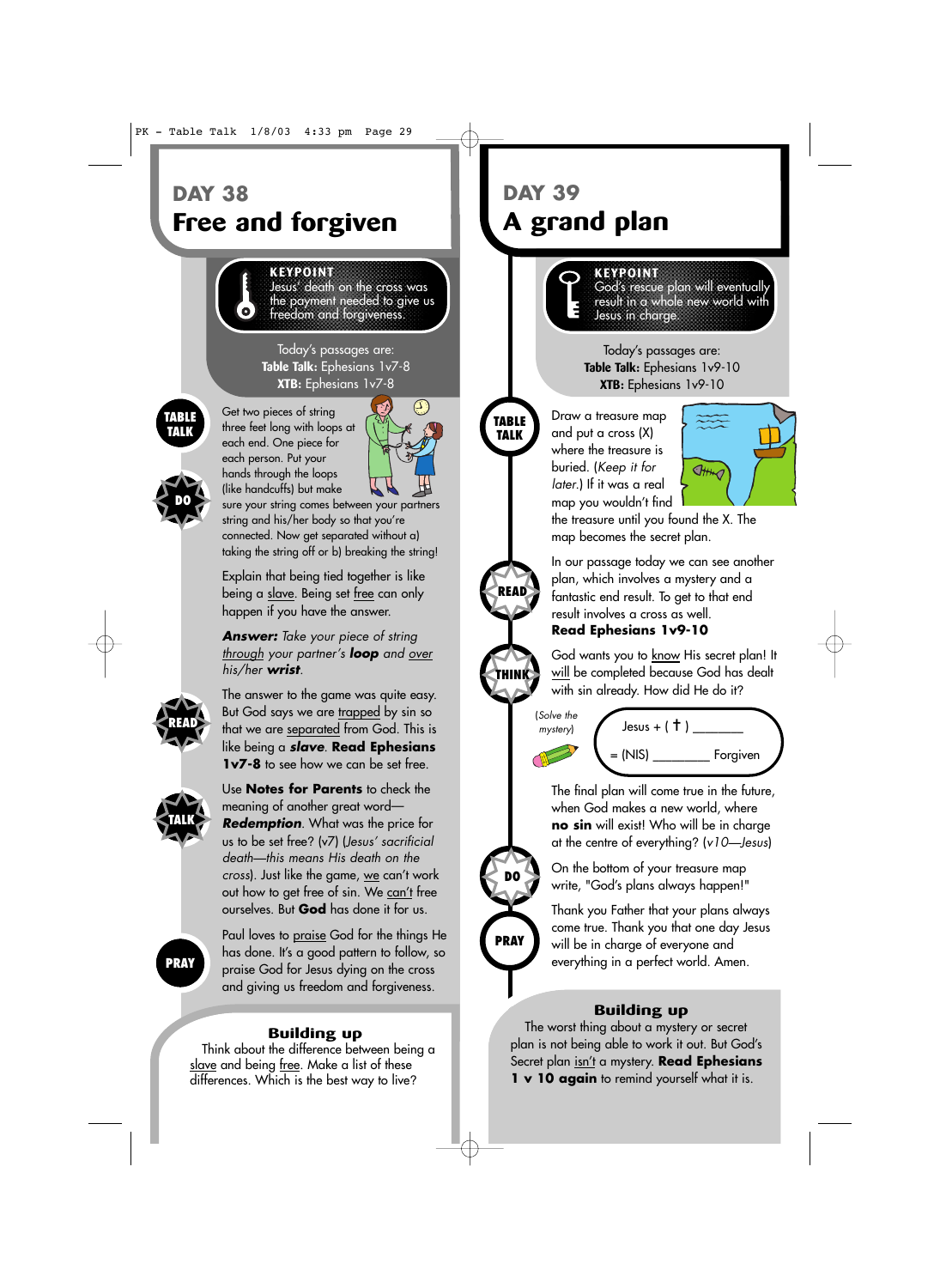### **DAY 40 It's for you**

#### **KEYPOINT**

God keeps His promises, and to prove it He's given His Holy Spirit to those who believe in Jesus.

Today's passages are: **Table Talk:** Ephesians 1v13-14 **XTB:** Ephesians 1v11-14

**DO** (You need paper, pencil, a candle, matches and a small coin, e.g. 5p.) Write a short letter, making a promise to do something (e.g. help make your bed, wash the car). Melt some candle wax onto the bottom of the letter and push the coin into it before it goes hard. Then remove the coin.

This is called **sealing** a letter and it confirms that what is said will happen. In the past, families had their own seal so others would know who had made the promise. It was a stamp of ownership.



**TALK**

**PRAY**

Our passage today talks about God's promise and His stamp of ownership— His seal. **Read Ephesians 1v13-14**

Who did we hear about saving us? (v13) (Jesus) What kind of news is this? (v13) (Good news. Some Bibles use the word "Gospel"—which means Good News.) Having believed, what was given? (v13) (The Holy Spirit.) He is a stamp of ownership/seal, to make sure we know God will keep His promises.

Having God's stamp of ownership in your life, the Holy Spirit, is the best thing in the world. If you are a Christian thank God for giving you His Holy Spirit to help you and to guarantee His promises.

#### **Building up**

Can you think of any promises God has made in the Bible? Try looking up some of these: **John1v12; John 3v15; Hebrews** 13v5. What's the difference between God's promises and any we might make?

### **DAY 41 More to explore**

**KEYPOINT** Paul sets an example of thanks and prayer for others.

Today's passages are: **Table Talk:** Ephesians 1v15-17 **XTB:** Ephesians 1v15-19

**TABLE TALK**

**READ**

**TALK**

Get together some of the symbols and objects to do with the last five days and recap some of the things learnt. (E.g. best friends picture; a wrapped present; two pieces of string; treasure map; a cross; a sealed letter.)

Paul starts this next part of Ephesians, "For this reason …". He is saying that because of all the things we've learnt over the last five days, he does something… **Read Ephesians 1v15-17** (Check out Day 38 for what 'revelation' means.)

Paul gave thanks for the Christians at Ephesus. What exactly does he thank God for? (v15) (Their faith and their love.) What does he pray for them? (v17) (That the Spirit will make them wise and reveal God to them.) Why does he pray for this for them? (v17) (So they will know God better.)

The things Paul has written are true for all Christians. Think of two friends who you could thank God for because of their faith in Jesus and love for others. Think of two friends who you could pray for, so they





Pray for your friends.

would know God better.



#### **Building up**

Sometimes it is hard being a Christian but **Ephesians 1v19-20** tells us how and why we can keep going. What do we have? (v19) (God's power) And what is it the same as? (v20) (It is the same power that raised Jesus from the dead.) How does that make you feel?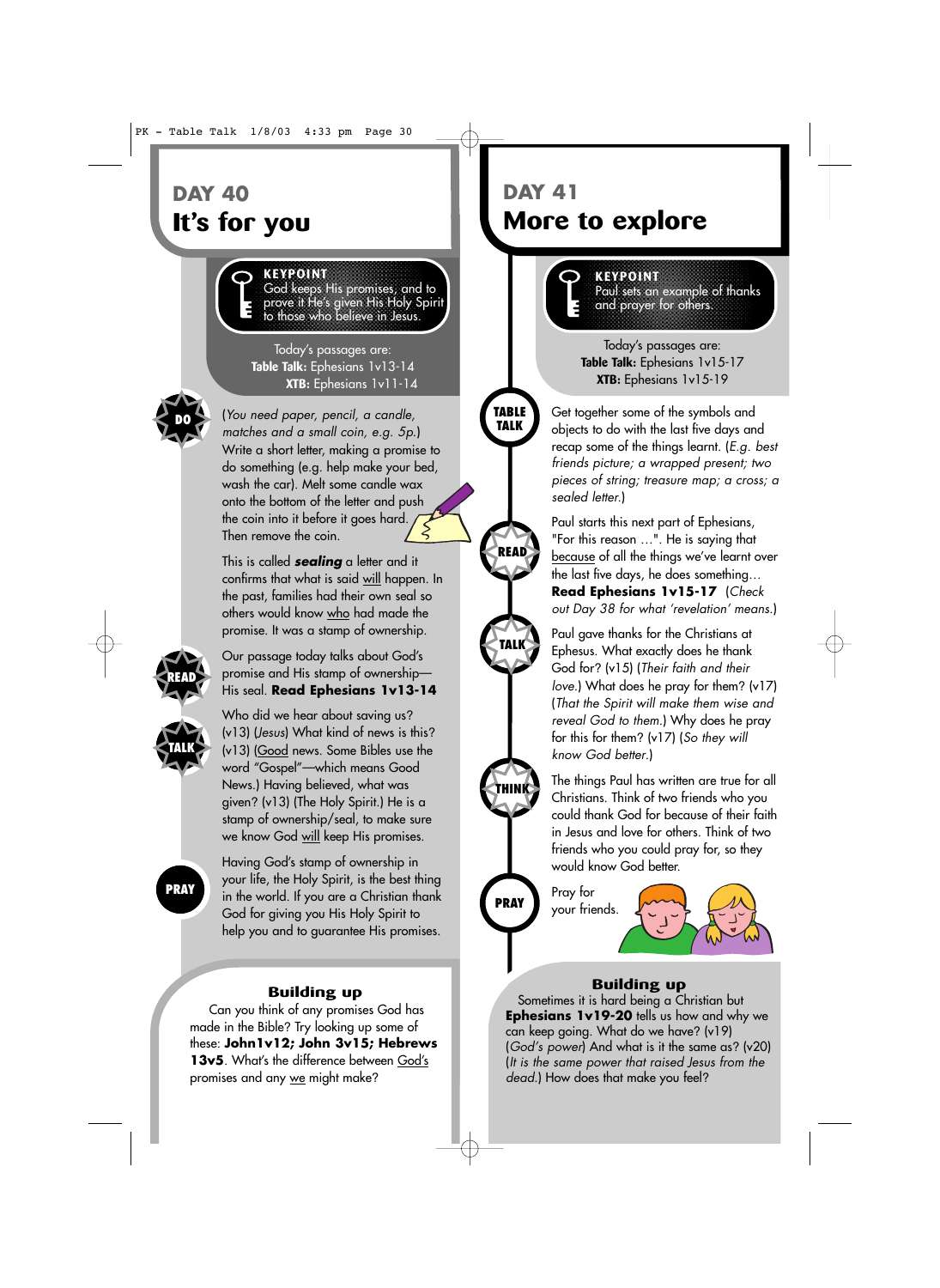### **DAY 42 Power trip**

**KEYPOINT** God used His power for the benefit of everyone who believes and trusts in Jesus.

Today's passages are: **Table Talk:** Ephesians 1v19-23 **XTB:** Ephesians 1v19-23

**TABLE TALK**

(You need paper and pencil.) Imagine you have the power to do anything (the same power as God) for one day. What would you do? Make a chart, headed "Power", with two columns. Title the first column, "My Power", and list the things you would do.



Most of us would be quite selfish if we had God's power for a day, but God is very different. He is unselfish. He uses His power to help us.

**Read Ephesians 1v19-23**

(Some hard ideas here—we'll just pick out a few key ones.)



- How did God show His great power in Jesus? (v20—raised Him from the dead.)
- Who does Jesus rule over? (v21-all powers in heaven and earth.)
- What does Jesus rule over? (v22 everything.)
- Who does Jesus help? (v22—the church, us.)



**PRAY**

Put these answers in your "Power" chart in the second column, titled, "God's Power".

Praise God for the power He's given Jesus for our benefit.

#### **Building up**

In v23, Paul says the church (Christians) is Christ's body. **Read 1 Corinthians 12v12-27**, to see how important every part of the body of Jesus is. That's all of us who believe and trust in Jesus!

### **DAY 43 Notes for Parents**

### **BEFORE AND AFTER**

Below is a short summary of the situation each of us is in before and after accepting what Jesus has done through His death on the cross and resurrection from the dead. The Bible makes each of these clear.

#### **BEFORE** We are:

- Dead in sin This is the situation EVERYONE is in, relating to God.
- Facing God's anger God cannot stand sin. He gets angry because it separates people, whom He loves, from Him. He MUST punish those who won't deal with their sin and rebellion.
- Following the ways of the world We rebel against God's instructions and standards and instead, are influenced by the standards and ways of living set by those around us.
- God's enemy If we are not FOR God, we are AGAINST Him. There is no in-between.
- Slaves to the devil If we are not in God's family, the devil is our master, whether we realise it or not.
- Selfish in doing what we want We think we are rulers of our own lives, making our own decisions. But although some things may work out, many things will go wrong.

#### **AFTER** We are:

- Alive in Jesus This means we are alive spiritually and have a relationship with God, as members of His family.
- Shown God's mercy and saved by God We will no longer have to be punished, as we deserve.
- Able to stand up for Jesus and follow His example – Realising all that God has done for us through Jesus, we live our lives to please Him.
- God's children This is the promise that we have from God. It is not a 'maybe', but a 'definitely'.
- Free in Jesus to love and serve Instead of being slaves and tied up, we are free to do all the things God wants us to, especially to love and serve other people.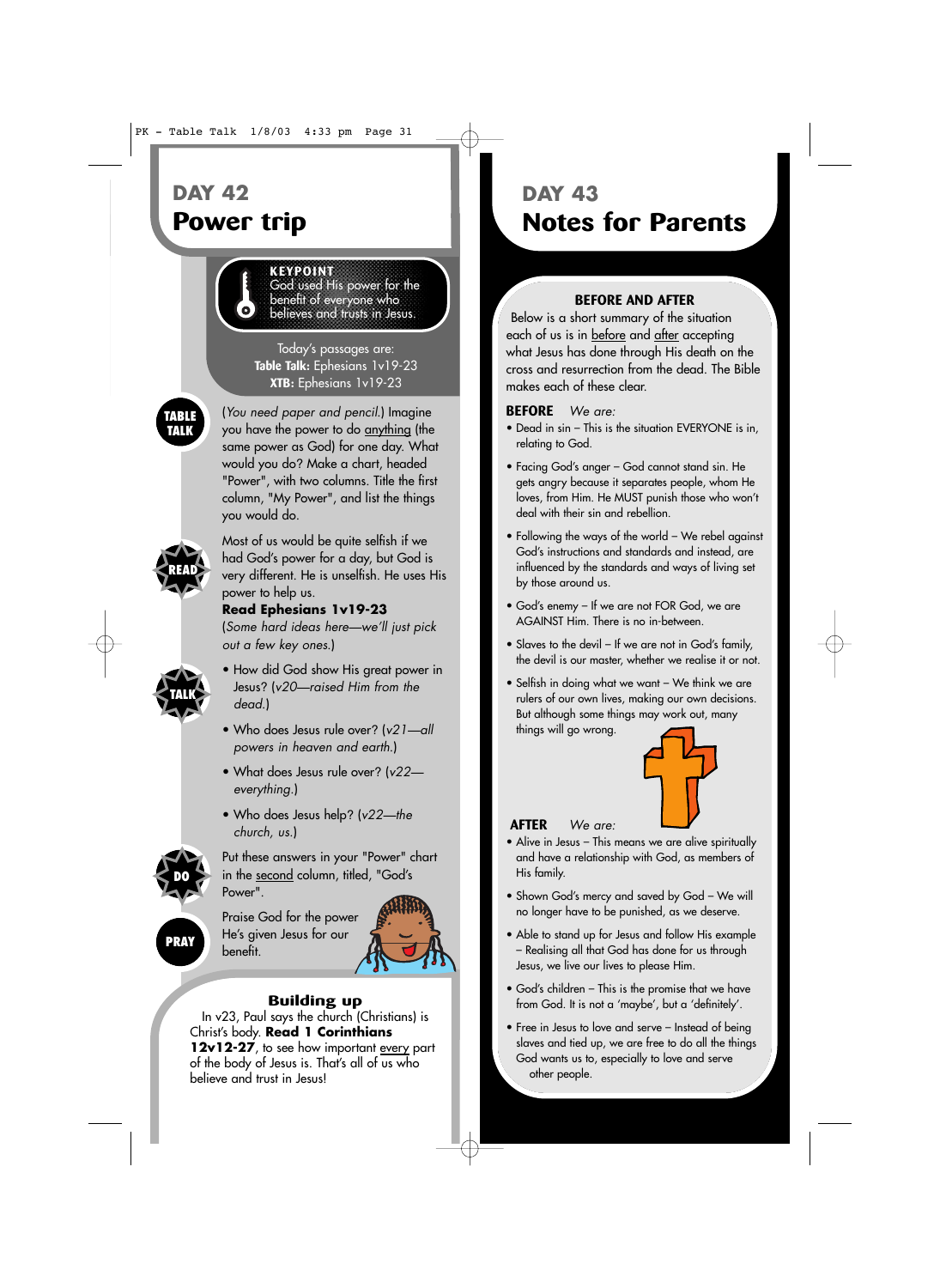### **DAY 43 Before...**

### **KEYPOINT**

Paul reminds the Ephesians what hey were like <u>before</u> they followed Jesus.

Today's passages are: **Table Talk:** Ephesians 2v1-3 **XTB:** Ephesians 2v1-3



Dress up as **scruffy** as you can. Put on clothes that don't match and even mess up your hair (if you've got some!). How would you feel going to meet the Queen like this? Would they let you in?



Today's passage is a bit like you dressing scruffy for the Queen—but it's to do with your life stopping you being God's friend. **Read Ephesians 2v1-3**



What were the Ephesians like because of their sins? (v1) (Dead) They weren't physically dead, but it means they were separated from God and the eternal life He gives. Whose ways did they follow? (v2) (The world's and the devil's.)



What kind of things do we do which are not God's ways? These things make us God's enemies. What will we face? (v3) (God's anger/wrath.)

But remember that Jesus came to save us from God's anger at sin. More about that tomorrow.



Ask God to help you to live His way and say sorry for the things which you know you have done wrong.



#### **Building up**

Think of some things which you could do to show people that you follow God's way and not the world's. Make sure that you do some of these over the next few days.

## **DAY 44 Amazing grace**

**KEYPOINT** 

God's love has saved us even though we don't deserve it.

Today's passages are: **Table Talk:** Ephesians 2v4-6 **XTB:** Ephesians 2v4-10



Dress as **smart** as you can—we will say why later. Look back to Day 38 and Notes to Parents to check out the explanation for **Grace** and **Mercy**.







**TALK**

Remember how we left the Ephesians yesterday… dead in their sins, following the devil's and the world's ways, and being separated from God. Today we see how things can change.

### **Read Ephesians 2v4-6**

What does Paul say we are? (v5) (Alive in Christ.) That sounds much better than being dead in our sins! What three things have made this possible? (v4-5) (God's love, mercy and grace.) Where does God raise us to? (v6) (Sits us with Jesus.)



Today, wearing our smartest clothes, gives us a picture of what God does for us. God loves us so much that He makes us clean from all the wrong things in us and makes us a new person. The picture of us sitting with Jesus in heaven means we will go to heaven and live with Him forever.

**PRAY**

It's God who deserves the praise! If you are a Christian, thank Him for saving you.

#### **Building up Read Ephesians 2v8-10** What do the

verses say being saved is? (v8) (God's gift) So, what can't we do? (v9) (boast)

Verse 10 says we are created like Jesus to do good things. Think of some of the things you could do for others and plan to do them.